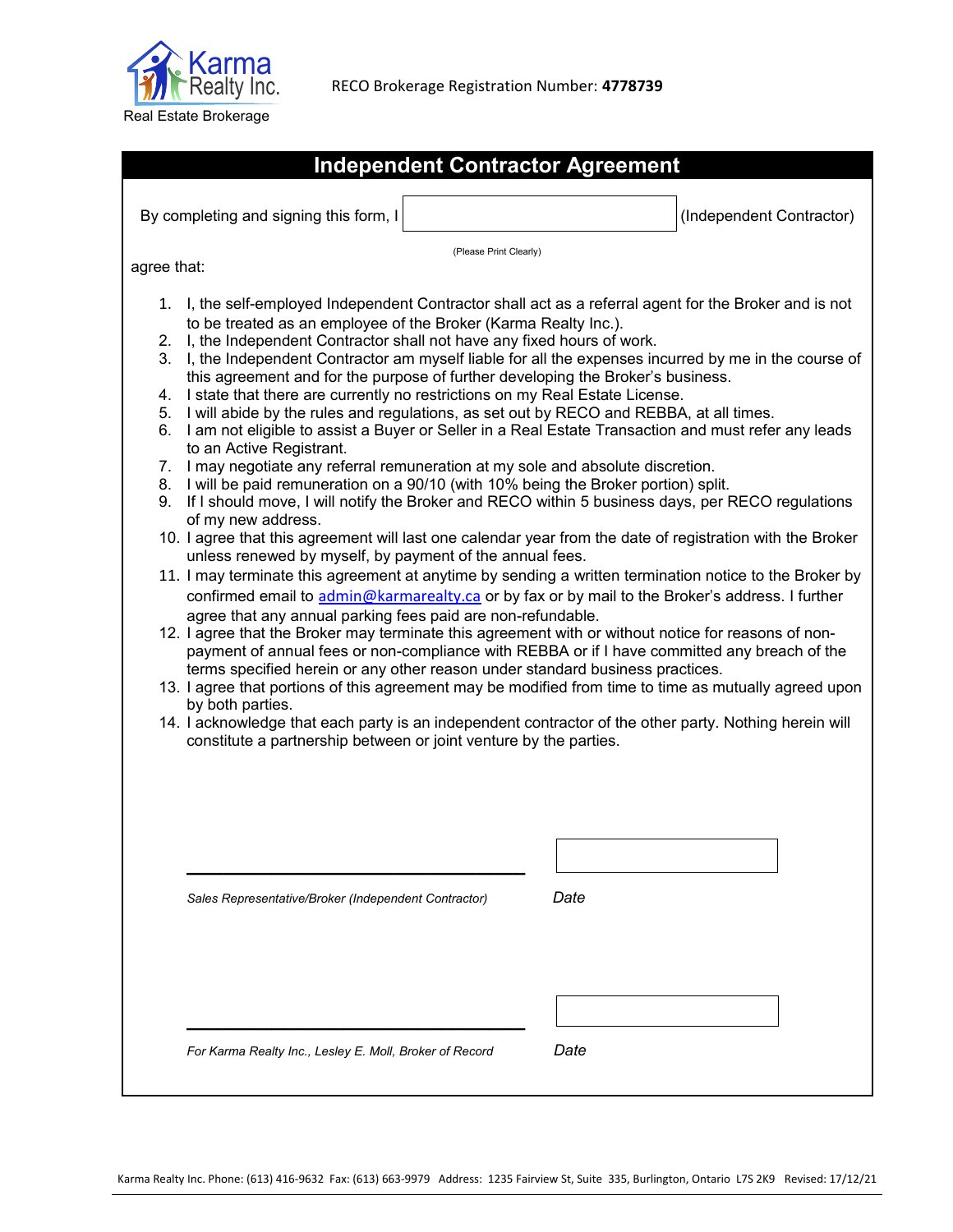

## **Registration Form**

| Personal Information:                                                                                                                  |                             |                        |              |  |  |  |  |  |
|----------------------------------------------------------------------------------------------------------------------------------------|-----------------------------|------------------------|--------------|--|--|--|--|--|
| Name:                                                                                                                                  |                             |                        |              |  |  |  |  |  |
| Address:                                                                                                                               |                             |                        |              |  |  |  |  |  |
| Phone:                                                                                                                                 | Cell:                       |                        |              |  |  |  |  |  |
| Email:                                                                                                                                 | (Required. See Note 1)      |                        |              |  |  |  |  |  |
| Social Insurance Number:                                                                                                               |                             | (Required. See Note 2) |              |  |  |  |  |  |
| <b>Business Number (HST):</b>                                                                                                          |                             | <b>RT</b>              | (See Note 3) |  |  |  |  |  |
| <b>RECO Registration Number:</b>                                                                                                       |                             |                        |              |  |  |  |  |  |
| PREC Name (if applicable):                                                                                                             |                             |                        | (See Note 4) |  |  |  |  |  |
| Date to start at Karma:                                                                                                                |                             |                        |              |  |  |  |  |  |
|                                                                                                                                        |                             |                        |              |  |  |  |  |  |
| Fees: (See Note 5)<br>My first Annual Parking fee of \$99 + HST (\$111.87) (Payable to Karma Realty)                                   |                             |                        |              |  |  |  |  |  |
| AND TRANSFER FEE (IF APPLICABLE)                                                                                                       |                             |                        |              |  |  |  |  |  |
| My RECO transfer fee of \$100. (Payable to RECO, MasterCard/Visa Only)<br>via Interac e-Transfer <sup>®</sup> to: admin@karmarealty.ca |                             |                        |              |  |  |  |  |  |
| OR<br>Credit Card Authorization - I authorize Karma Realty Inc. to use my Credit Card for the appropriate fee(s)                       |                             |                        |              |  |  |  |  |  |
| Cardholder Name:                                                                                                                       |                             |                        |              |  |  |  |  |  |
| Card Number:                                                                                                                           |                             |                        | Expiry       |  |  |  |  |  |
| CVV:<br>Date:                                                                                                                          | <b>Billing Postal Code:</b> |                        |              |  |  |  |  |  |
| Signature:                                                                                                                             |                             |                        |              |  |  |  |  |  |
| Other payment options are available, please contact us.                                                                                |                             |                        |              |  |  |  |  |  |

Karma Realty Inc. Phone: (613) 416-9632 Fax: (613) 663-9979 Address: 1235 Fairview St, Suite 335, Burlington, Ontario L7S 2K9 Revised: 17/12/21